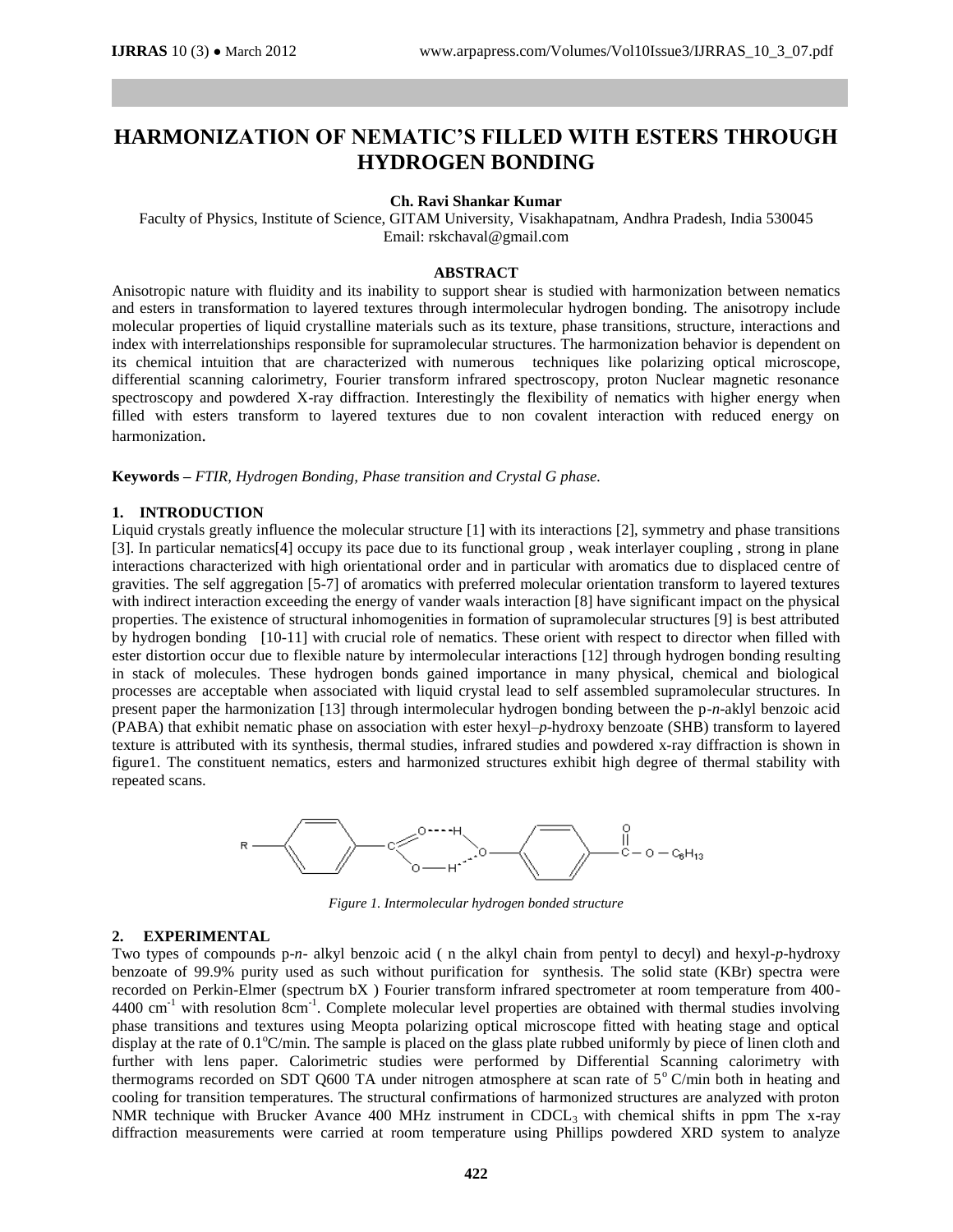interplanar spacing (Angstrom units), intensity (arbitrary units) and thickness (Angstrom units) using Scherrer's formula [14] with CuKα radiation of wavelength λ =1.54056 AU.

The synthesis of harmonized structures PABA: SHB is performed by refluxing both p-*n*-alkyl benzoic acids and hexyl *p*-hydroxy benzoate in pyridine under constant stirring for about 3 hours approximately. The volume of resultant homogenous mixture was reduced to solid powder by removing excess pyridine by fractional distillation. The crystalline products were dried and recrystalized with dichloro-methane.

## **3. RESULTS**

FTIR spectrum presents vibration contributions [15] of free p*-n*-alkyl benzoic acid, hexyl*- p -*hydroxy benzoate and harmonized structures recorded in Table 1 at room temperature. The stretching vibration (cm<sup>-1</sup>) of P8BA is the broad OH at 3441 with characteristic peak of 1644 due to C=O and filled in ester at 1230 of C-O, in plane bend (IPB) and out plane bend (OPB) at 1395,697 cm<sup>-1</sup>respectively.

Temperature dependence of the rigid p-*n*-alkyl benzoic acid in both heating and cooling that exhibit nematic phase is listed in Table 2 with phase diagram [16] in figure 2. This phase is characterized with long axis of molecules parallel to one another with preferred orientation throughout the medium.

| Compound                                         | $(C=O)_{\text{acid}}$ | $(OH)_{acid}$ | Tuble 1. Infrarea speciful auna of free una nurmonizea siriciares<br>$(OH)_{\text{ester}}$ |            | $(C-O)_{\text{ester}}$ |
|--------------------------------------------------|-----------------------|---------------|--------------------------------------------------------------------------------------------|------------|------------------------|
|                                                  |                       |               | <b>IPB</b>                                                                                 | <b>OPB</b> |                        |
| P8BA                                             | 1644                  | 3441          |                                                                                            |            |                        |
| <b>SHB</b>                                       |                       |               | 1395                                                                                       | 697        | 1230                   |
| P5BA: SHB                                        | 1604                  | 3294          | 1429                                                                                       | 639        | 1255                   |
| P6BA: SHB                                        | 1619                  | 3439          | 1399                                                                                       | 642        | 1245                   |
| P7BA: SHB                                        | 1608                  | 3297          | 1402                                                                                       | 698        | 1232                   |
| P8BA: SHB                                        | 1607                  | 3295          | 1444                                                                                       | 698        | 1230                   |
| P9BA: SHB                                        | 1616                  | 3440          | 1400                                                                                       | 700        | 1245                   |
| P <sub>10</sub> B <sub>A</sub> : SH <sub>B</sub> | 1608                  | 3395          | 1398                                                                                       | 697        | 1285                   |

*Table 1: Infrared spectral data of free and harmonized structures*

| Mesogen                       | Phase | Phase transition temperatures/ ${}^{\circ}$ C TM, [DSC ( $\Delta$ H Wg <sup>-1</sup> )] |                      |                    |                   |  |  |
|-------------------------------|-------|-----------------------------------------------------------------------------------------|----------------------|--------------------|-------------------|--|--|
|                               |       |                                                                                         | Heating              | Cooling            |                   |  |  |
|                               |       | N-Iso<br>$Crys-N$                                                                       |                      | $Iso-N$            | N-Crys            |  |  |
| P <sub>5</sub> B <sub>A</sub> | N     | 89[87.89(0.103)]                                                                        | 126[121.46(0.707)]   | 124[117.24(1.13)]  | 84[82.36(1.17)]   |  |  |
| P <sub>6</sub> B <sub>A</sub> | N     | 99.2[95.76(0.166)]                                                                      | 114.1[118.97(0.623)] | 112.5[112.9(1.15)] | 94.5[88.5(2.01)]  |  |  |
| P7BA                          | N     | 105.3[102.66(0.649)]                                                                    | 123.3[120.76(0.193)] | 121.7[117.5(0.75)] | 102.2[97.5(1.41)] |  |  |
| P8BA                          | N     | 104.1[100.29(0.551)]                                                                    | 113.5[112.25(1.412)] | 110.3[109.6(1.53)] | 98.9[92.9(2.14)]  |  |  |
| P <sub>9</sub> B <sub>A</sub> | N     | 91.5[96.71(0.585)]                                                                      | 118.5[115.07(1.643)] | 115.8[111.5(2.04)] | 90.1[93.8(2.88)]  |  |  |
| P <sub>10</sub> BA            | N     | 92.5[96.07(1.078)]                                                                      | 110.1[107.5(2.006)]  | 108.8[103.9(2.45)] | 93.3[88.5(3.24)]  |  |  |

The nematic phase is initiated with droplet texture further transformed to threaded texture before reaching isotropic state from crystal and back due to flexible nature of rigid rods. On disturbing the cover slip the nematic phase executed Brownian motion. DSC measurements showed strong endothermal peaks in heating exothermal in cooling with enthalpies at respective temperatures in concordance with transitions observed by microscope reveal enantiotropic nature of compound with clearing temperatures extending from 89 to  $126^{\circ}$ C. The transitions from Isotrpoic (Iso) to Nematic(N) and reverse exhibit even odd behavior and further with uniform trend in crystal to nematic and its reverse. The enthalpy values in cooling are much higher in cooling than in heating which reveal that larger energies are required for paramorphosis[17].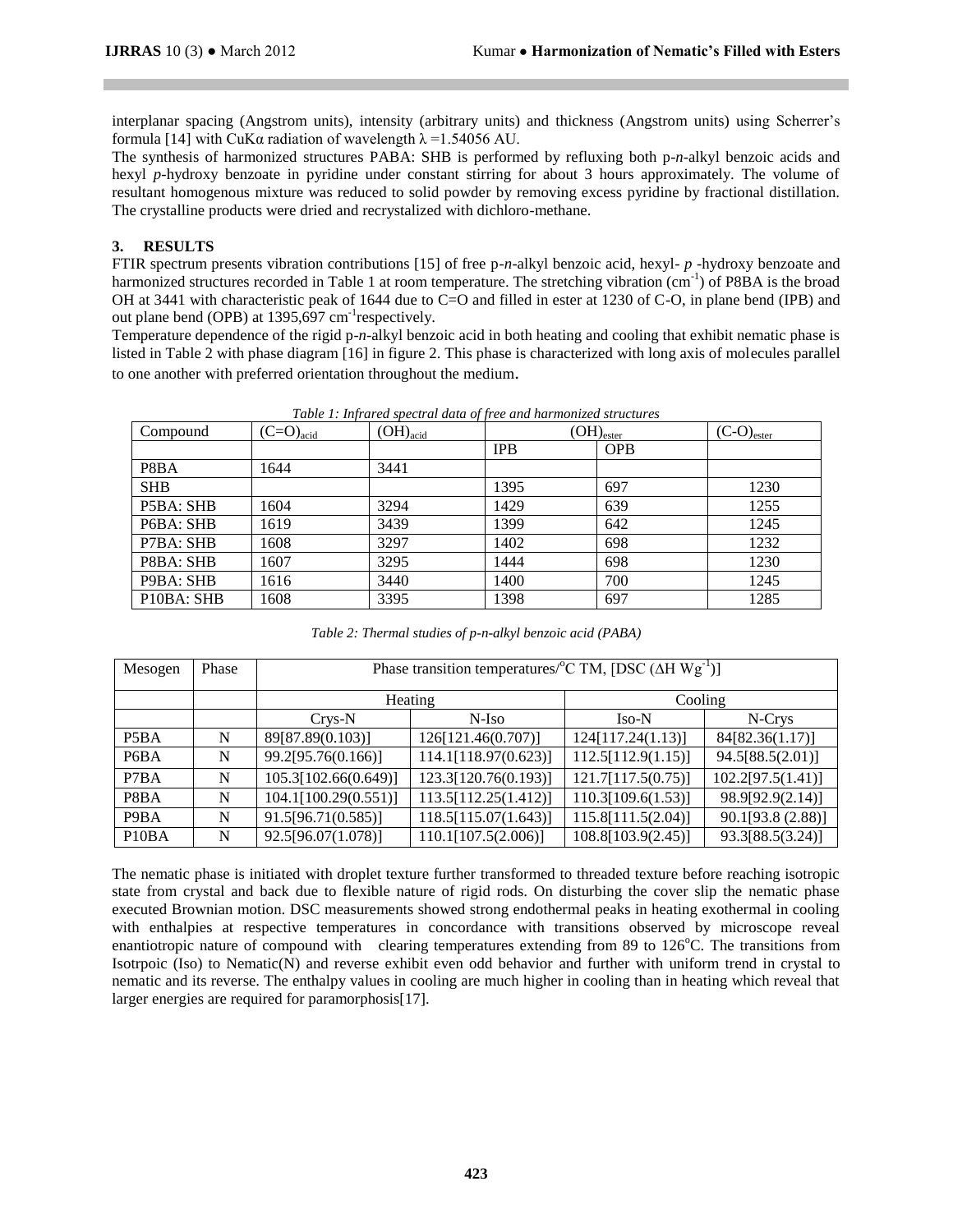

*Figure.2. Phase diagram of free p-n-alkyl benzoic acid (PABA)*

#### **4. DISCUSSION**

The harmonization of nematics with esters reveal interesting features in spectral shifts, transmittance studies, hydrogen bonding index [18 -19], phase transitions, enthalpy and crystalline parameters. The infrared studies of harmonized structure reveal the intermolecular hydrogen bonding with intense sharp peaks, lowered vibration shift of ( $\approx$  40 cm<sup>-1</sup>) due to C=O and ( $\approx$  150 cm<sup>-1</sup>) due to the OH of acid. An intense sharp peak associate's raised shift of C-O ( $\approx$  50 cm<sup>-1</sup>) in ester group confirms the extensive nature of intermolecular hydrogen bonding. A feature of the strong hydrogen bonding in harmonization is further inferred from absence of a band at 3374 cm<sup>-1</sup> due to OH mode of SHB in PABA: SHB.

A significant feature on harmonization is the maximum stretching frequency indicates that both OH groups in para positions are involved in intermolecular hydrogen bonding influence the stable mesomorphic nature. The changes in peak positions and area of (C=O), (OH) and (C-O) is responsible for the thermally induced phase changes through hydrogen bonding[20] that gained vital importance with miscibility enhancement lead to harmonized structure illustrated in Figure1.

The spectra is further analyzed for transmittance (inverse of absorption) in Table 3 and bonding index studies Table 4 of harmonized structures between the groups. The focus on transmittance studies show variations of both groups and particularly OH of acid with pronounced variation indicating its participation in hydrogen bonding. The studies of hydrogen bonding index exhibit contrast behavior of the nematics and ester molecules on harmonization.

| Compound                                         | $(C=O)_{\text{acid}}$ | $(C-O)_{acid}$ | Tuble 5. Transmittance station of free and narmonized structures<br>$(OH)_{acid}$ | $(OH)_{\text{ester}}$ |            | $(C-O)_{\text{ester}}$ |
|--------------------------------------------------|-----------------------|----------------|-----------------------------------------------------------------------------------|-----------------------|------------|------------------------|
|                                                  |                       |                |                                                                                   | <b>IPB</b>            | <b>OPB</b> |                        |
| P8BA                                             | 40.8                  | 47             | 28.7                                                                              |                       |            |                        |
| <b>SHB</b>                                       |                       |                |                                                                                   | 52.3                  | 55.6       | 53.5                   |
| P5BA: SHB                                        | 41                    | 38             | 62.4                                                                              | 56                    | 52         | 38                     |
| P6BA: SHB                                        | 97.6                  | 97.7           | 94.5                                                                              | 98.4                  | 99.6       | 99                     |
| P7BA: SHB                                        | 53.5                  | 50.5           | 54.5                                                                              | 52.6                  | 56         | 55                     |
| P8BA: SHB                                        | 45                    | 34             | 54                                                                                | 55                    | 56         | 47                     |
| P9BA: SHB                                        | 65.7                  | 66.5           | 60.5                                                                              | 64                    | 67         | 67.5                   |
| P <sub>10</sub> B <sub>A</sub> : SH <sub>B</sub> | 58.5                  | 57             | 56                                                                                | 58.3                  | 62         | 57                     |

*Table 3: Transmittance studies of free and harmonized structures*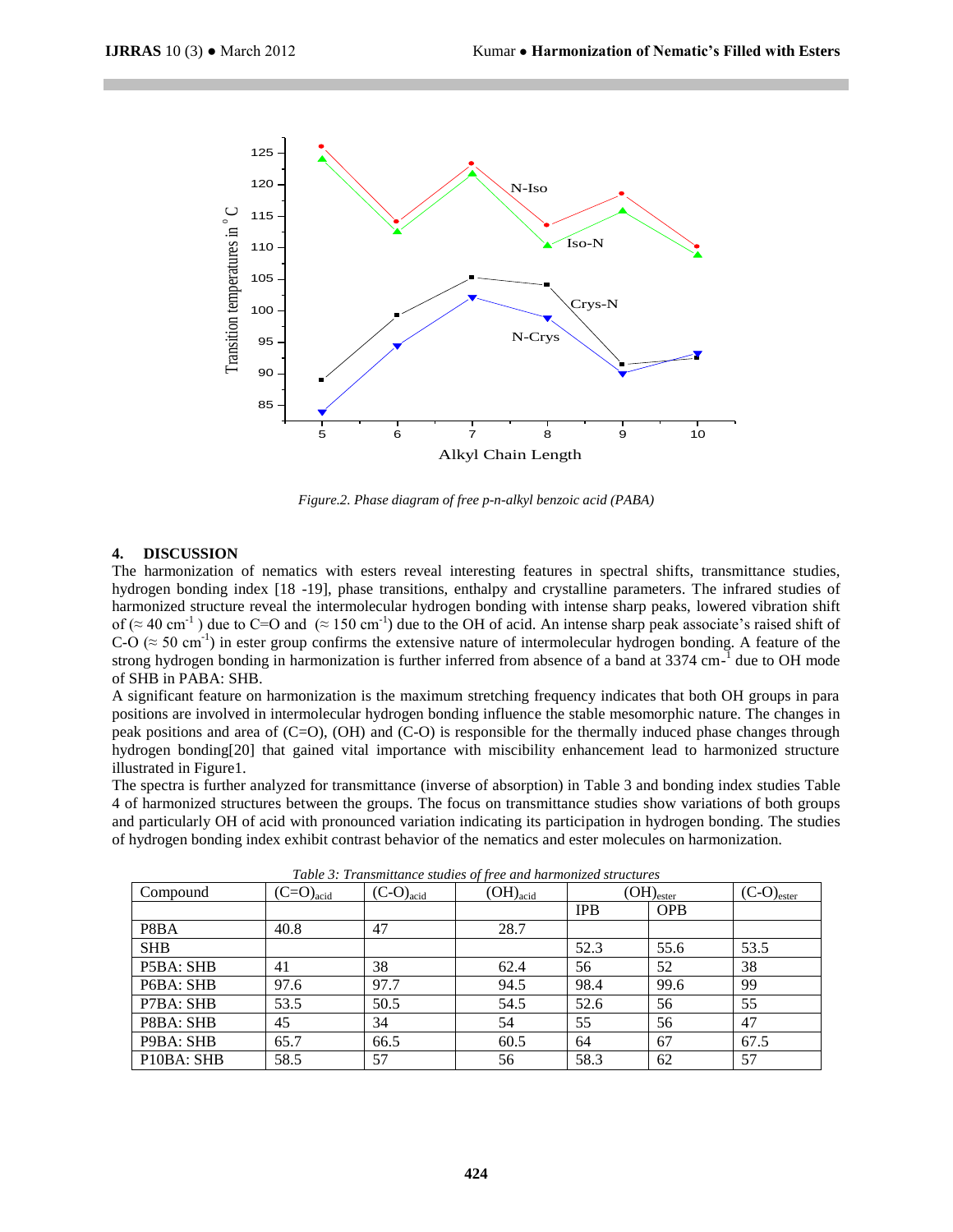| Compound                                         | $(\% A)_{\text{acid}}$ | Bonding Index | $(\% A)_{\text{ester}}$ |            | Bonding Index with |      |
|--------------------------------------------------|------------------------|---------------|-------------------------|------------|--------------------|------|
|                                                  |                        | with acid     |                         |            | Ester              |      |
|                                                  |                        |               | <b>IPB</b>              | <b>OPB</b> |                    |      |
| P8BA                                             | 62.71                  |               |                         |            |                    |      |
| <b>SHB</b>                                       |                        |               | 28.32                   | 25.49      |                    |      |
| P5BA: SHB                                        | 20.76                  | 0.33          | 30.10                   | 27.57      | 1.06               | 1.08 |
| P6BA: SHB                                        | 24.10                  | 0.38          | 29.59                   | 26.23      | 1.04               | 1.02 |
| P7BA: SHB                                        | 26.20                  | 0.41          | 27.74                   | 24.95      | 0.97               | 0.97 |
| P8BA: SHB                                        | 26.76                  | 0.42          | 25.34                   | 23.81      | 0.89               | 0.98 |
| P9BA: SHB                                        | 21.75                  | 0.34          | 19.38                   | 17.2       | 0.68               | 0.67 |
| P <sub>10</sub> B <sub>A</sub> : SH <sub>B</sub> | 25.10                  | 0.40          | 23.51                   | 20.62      | 0.83               | 0.80 |

*Table 4: Hydrogen bonding Index studies with free and harmonized structures*

The thermal studies of harmonized units reveal a number of interesting features listed in Table 5 with phase diagram that helps to study the behavior in different thermodynamic paths influencing mesomorphic properties due to conformations [21-22] like unsaturated nature, mobility and fluctuation on harmonization as illustrated in figure 3.

*Table 5: Thermal studies of harmonized structures (PABA: SHB) \*represents peak not resolved*

| Complexes                          | Phase | Phase transition temperatures/ ${}^{\circ}$ C TM, [DSC ( $\Delta$ H Wg <sup>-1</sup> )] |                     |                    |                     |  |  |
|------------------------------------|-------|-----------------------------------------------------------------------------------------|---------------------|--------------------|---------------------|--|--|
|                                    |       |                                                                                         | Heating             | Cooling            |                     |  |  |
|                                    |       | G-Iso<br>$Crys-G$                                                                       |                     | $Iso-G$            | G-Crys              |  |  |
| P5BA:SHB                           | G     | 61.3[54.91(0.0962)]                                                                     | 142[137.76(0.099)]  | 136[130.90(1.018)] | 70.2[66.17(0.2696)] |  |  |
| P6BA:SHB                           | G     | 58.6[51.36(1.408)]                                                                      | 138[148.36(2.509)]  | 71[74.83(2.198)]   | 68[67.06(0.2143)]   |  |  |
| P7BA:SHB                           | G     | 59.2[54.17(0.067)]                                                                      | 91.4[100.44(0.874)] | $83.5[*()]$        | 80[80.45(1.12)]     |  |  |
| P8BA:SHB                           | G     | 58.3[54.91(0.334)]                                                                      | 86.5[86.75(0.0492)] | 83[81.12(0.3718)]  | 77[77.07(0.489)]    |  |  |
| P9BA:SHB                           | G     | 62.6[55.99(0.264)]                                                                      | 88[92.51(0.650)]    | 83[81.44(0.962)]   | 79[72.84(0.843)]    |  |  |
| P <sub>10</sub> BA:SH <sub>B</sub> | G     | 60.2[54.83(0.572)]                                                                      | 84.8[86.56(1.332)]  | $81.4$ [*()]       | 75[75.98(1.921)]    |  |  |



*Figure 3. Phase diagram of harmonized structure PABA: SHB*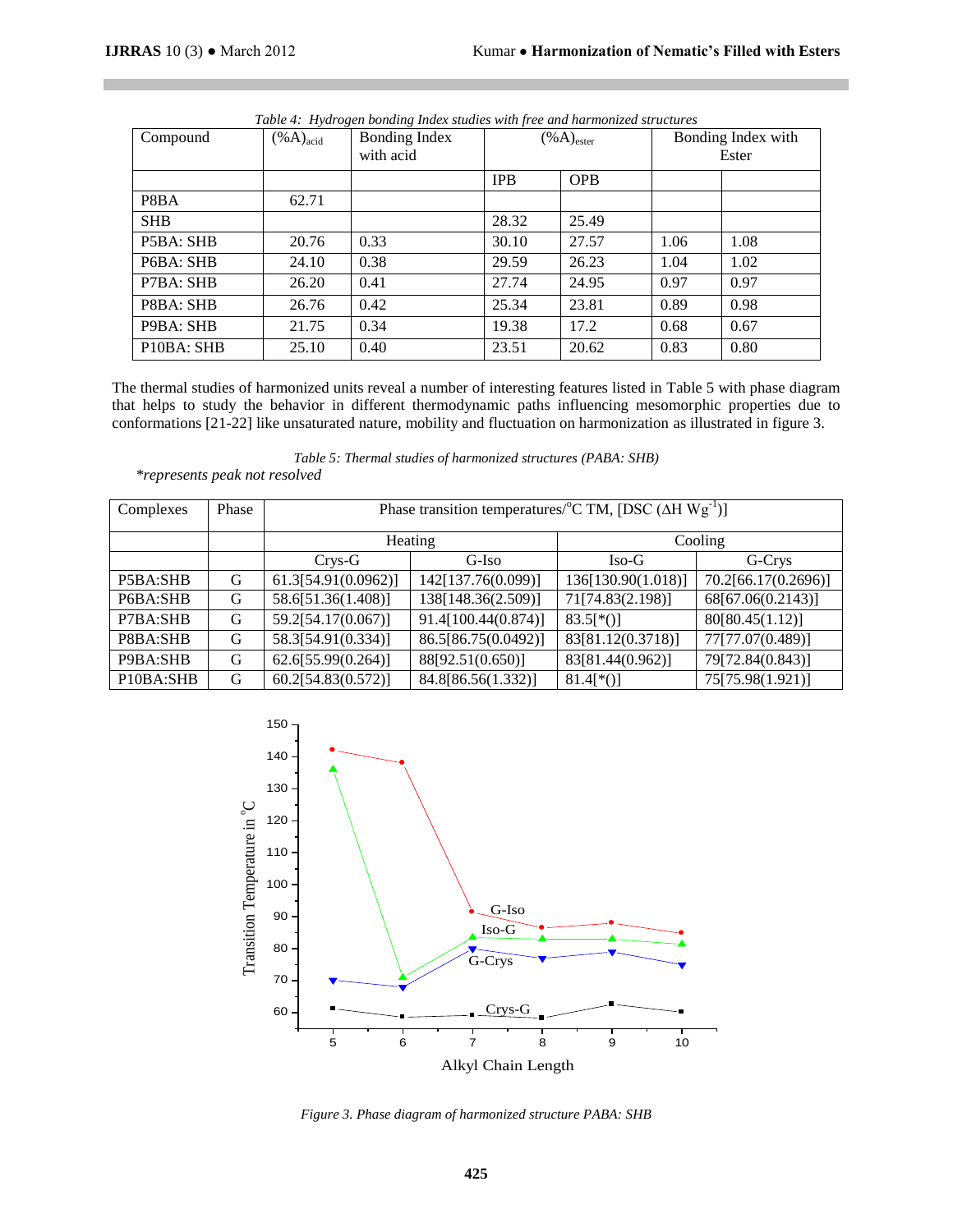The harmonization nucleated in two steps from crystalline to G phase [23] and to isotropic state altering orientation of nematics from respective direction in formation of new crystal G phase illustrated in figure 4 in both heating and cooling with reduced transition temperatures. The homogenous nucleation extended the interplanar spacing with filled in esters hindering the nematic phase forming crystal G phase. The phase is characterized by elongated platelets with hexagonal packed structure. The even odd behavior is completely lost from G phase to Isotropic and back preserving the uniform behavior in both the processes. A noteworthy feature of the elongated texture is due to harmonization of nematics with esters enabled to stretch the molecules with reduced enthalpy in its formation revealing the non covalent interactions of the involved molecules.



*Figure.4. Crystal G Phase*

With the filled in esters having interstices randomly distributed resulted in

(i) Harmonization of host molecules results with occupation of its lattice sites leading the molecules to glide over one another gaining complete positional order disturbing the symmetry of nematics.

(ii) Lowered temperatures and enthalpy is indication of interacting with acids, occupying its lattice sites and altering the transition due to harmonization.

(iii) Significantly complex associated with hexyl chain in both techniques involving IR and thermal studies reveal equal occupation of interstices with lattice sites of acid lead to increased values by significant amount in comparison with other chain lengths.

Proton NMR studies [ 24] suggest nematics filled with esters alter and possible to measure the chemically shifted species of  $CH_3$ ,  $CH_2$  around 0.8 triplet, 1.2 multiplets and contribution of 7.0 doublet due to aromatic protons of groups with down field shift. The OH of harmonized at 4.3 ppm convinced with infrared peak in the range 680-730  $\text{cm}^{-1}$ .

The powdered X-ray studies of representative P6BA and ester with harmonized structures are performed to determine crystalline parameters are listed in Table 6.

| $\sim$ and the state of the contract of the contract the internet of the contract $\sim$ |             |             |                   |             |          |  |  |
|------------------------------------------------------------------------------------------|-------------|-------------|-------------------|-------------|----------|--|--|
| Compounds                                                                                | Bragg angle | <b>FWHM</b> | Intensity         | Interplanar | < t > AU |  |  |
|                                                                                          |             |             | (Arbitrary Units) | spacing     |          |  |  |
|                                                                                          |             |             |                   | (AU)        |          |  |  |
| P <sub>6</sub> B <sub>A</sub>                                                            | 22.402      | 9.3295      | 64611             | 4.0423      | 0.1678   |  |  |
| <b>SHB</b>                                                                               | 22.657      | 20.452      | 224               | 3.9992      | 0.0767   |  |  |
| P5BA:SHB                                                                                 | 12.285      | 1.3457      | 582               | 7.2404      | 1.1013   |  |  |
| P6BA:SHB                                                                                 | 22.810      | 9.1980      | 201               | 3.9738      | 0.1707   |  |  |
| P7BA:SHB                                                                                 | 19.103      | 1.6082      | 962               | 4.7074      | 0.9529   |  |  |
| P8BA:SHB                                                                                 | 22.916      | 1.5251      | 465               | 3.9564      | 1.0308   |  |  |
| P9BA:SHB                                                                                 | 12.596      | 2.2565      | 949               | 7.0643      | 0.6575   |  |  |
| P10BA:SHB                                                                                | 22.289      | 7.2628      | 715               | 4.0619      | 0.2154   |  |  |

*Table 6: Powdered x-ray studies of free and harmonized structures*